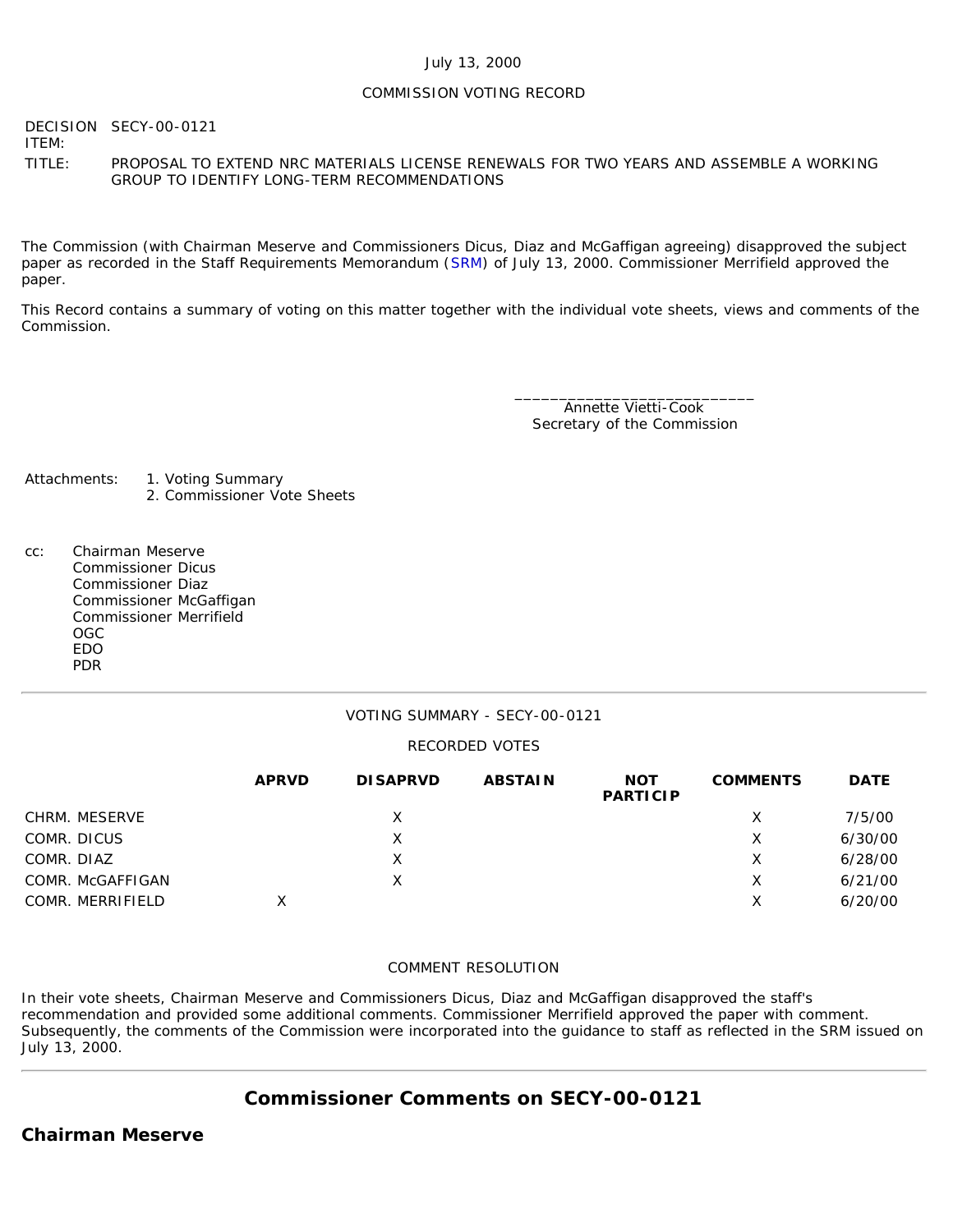I am mindful that the proposal to defer license renewals is the outgrowth of the staff's efforts to apply the PBPM process and I am reluctant to override the application of this systematic and comprehensive decision process. Nonetheless, for many of the cogent reasons expressed by Commissioners Dicus and McGaffigan, I join in the disapproval of the staff's recommendations.

## **Commissioner Dicus**

After reviewing SECY 00-0121, and as a result of the information I received during my June 27, 2000 staff briefing and my review of additional information, I disapprove staff's recommendation to extend NRC material license renewals for two additional years, beyond the one-time five year extension that the Commission approved in SECY 95-114. At this juncture, I recommend that license renewal be appropriately staffed and carried-out to accommodate timely renewal.

In 1995 the Commission approved a one-time 5 year extension to all existing materials licenses to allow focus of NMSS resources on improvements to the licensing process. The one-time approval to extend NRC material license renewals for five years specified acceptance criteria that would disqualify licensees from receiving this extension, which in total, were meant to identify licensees with operations that posed relatively greater safety risks and those that have not demonstrated acceptable performance. Those licensees were not eligible for the one-time extension. The current proposed two year extension does not include these same conditions, and would provide a blanket extension to all NRC material licensees, regardless of the risks associated with their operations or the adequacy of their performance. Additionally, staff confirmed that the more complicated, complex licenses would not be given elevated priority. From a risk-informed performance-based standpoint, I find this unacceptable, and question how a 12-year duration before conducting license renewal reviews for approximately 5,000 licenses, reasonably ensures that we are supporting our fundamental mission to protect public health, safety, and the environment.

I am very disappointed with the approach staff proposed in SECY 00-0121, to once again realign resources supporting license renewal activities to support another administrative process. Especially, when these resources are being diverted from health and safety activities to support such activities as the collection of data for new strategic plan metrics that do not appear to have nearly as direct an impact on health and safety as license renewal activities. While understanding that NRC Regional Offices and other stakeholders were also involved in formulating this decision, it is also clear that there was not total agreement on the contribution of license renewals to the goal of maintaining safety. This included, according to my briefing, some reservations by regional staff who are among the very personnel who conduct license renewal activities. This is also significant from my perspective, since license renewals are mostly conducted at the Regional level.

As to the significance of license renewals to safety, I can only rely on a rather revealing statement that appeared in SECY-96- 252 where the staff discussed a permanent extension for all materials licenses to 10 years. The staff stated:

Traditionally, the license renewal process has been used as an opportunity for the Commission to review: (1) the history of the licensee's operating performance (e.g. the record of compliance with regulatory requirements); and (2) the license';s program, to insure that it employs up-to-date technology and practices in the protection of public health, safety and environment and compliance with any new or amended regulations.

As part of a license renewal, the licensee is asked to provide information on the current status of its program, as well as any proposed changes in: operations (types and quantities of authorized materials); personnel (authorized users and radiation safety officers); facility; equipment; or applicable procedures. **The renewal process benefits both the licensee and the Commission, because it requires both to take a comprehensive look at the licensed operation**. However, in practice, most of the proposed changes are identified and requested by licensees as amendments, rather than during the license renewal period.

### SECY-96-252, p. 3-4 [emphasis added].

If, for example, we focus resources on planning activities that have only an indirect impact on health and safety issues to a point that it results in redirecting staff resources from any of our health and safety objectives, not just renewal, then I believe that we are placing ourselves in a position of putting planning ahead of the NRC's primary mission. In realizing the merits of strategic planning, I also recognize that planning goals and processes should not put the NRC in a position where resources are strained to a point where we are not adequately supporting our primary safety and health mission.

In light of the aforementioned, and with respect to my review of additional information following the June 27 staff briefing, specifically, SECY 96-252 and the February 6, 1997 FRN (62 FR 5656), I am even further concerned as to the proposal in SECY 00-0121. From these documents and my briefing the following development of this issue is useful to consider. The Staff, after consultation with the Commission, issued the February 1997 Federal Register to announce the extension of duration for new or renewed materials licenses to 10 years. That decision followed a review which included consideration of comments from the public concerning the appropriate duration of materials licenses, which were received during the rulemaking for the one-time 5 year extension of materials licenses. The one-time five year extension rulemaking included a specific request for the public to comment on the appropriate license duration for materials licenses. After reviewing the comments received and considering the issue the staff issued SECY-96-252 for Commission approval. As stated in SECY 96-252, where the staff sought Commission approval of the blanket 10 year license duration for new or renewed materials licensees:

Staff also considered the option of extending the license term to 20 years. Although this option would significantly reduce resources**, the staff is not ready to support it at this time**. Staff concluded that license terms should be extended to 10 years, with the option of issuing licenses for a shorter duration if the Commission deems it appropriate. **After gaining experience with longer-term licenses** and with the methods for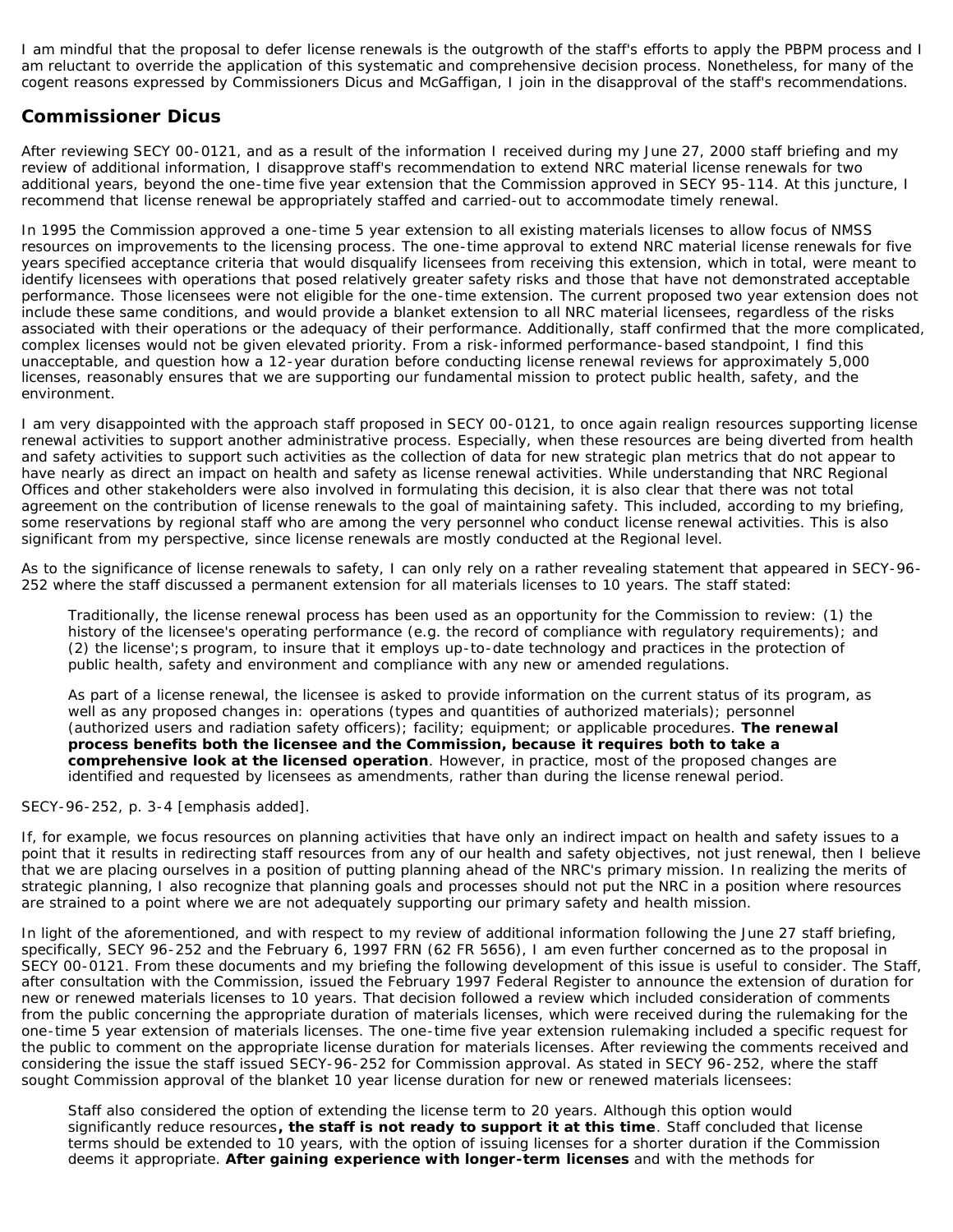maintaining periodic contact with material licenses, it is possible that the staff will recommend a change in license duration to license terms beyond 10-years.*"* [emphasis added]

The fundamental problem is that, after having said that experience with the new 10 year license period was necessary to make any decision on longer term licenses, the staff now proposes a working group to consider longer term licenses without having conducted renewals to determine the success in maintaining safety of the 1997 decision to extend all materials licenses. Therefore, we should not consider any additional renewal extensions beyond the existing 10-year period until we have established an adequate basis for doing so (i.e., conducting at least a reasonable percentage of renewals for the initial 10-year renewal process, and have had the opportunity to review and evaluate the associated results). This practical approach will provide the appropriate data to facilitate decision making in determining if public health, safety, and the environment are being adequately protected, which will help instill greater public confidence and afford expanded empowerment opportunities to NRC staff. This experience and insight is precisely what is needed to be gained, so that informed decisions can be made. I was also concerned that, if we did go forward with the current proposal, the two year renewal would be sprung on the Agreement States with essentially no advance notice, although it has the potential to create problems between the agreement states and their licensees. Accordingly, if the staff decides after some experience with these renewals to develop a proposal for Commission consideration addressing license duration issues, they should assure that early and effective discussions with the Agreement States precede any final proposal to the Commission.

The fundamental objective of the license renewal process is to provide an opportunity for the NRC to review the history of the licensee's operating performance and their safety, health, and environmental programs. This provides an opportunity to evaluate compliance with applicable regulatory requirements and related programs, in order to ensure that the programs employs up-to-date technology and practices in the protection of health, safety, and the environment and compliance with any new or amended regulations. Since inspections for a number of our licensees are conducted at greater than annual frequencies, with some exceeding several years, I find great value and necessity in the license renewal process.

I also support the general concerns expressed by Commissioner McGaffigan, and more specifically, his concern with the timing of identifying this issue to the Commission when the initial inflow of renewals begins this July and also, his concerns with the implementation and utilization of related guidance that will help streamline the review process. Additionally, based on my briefing, a potential issue on this subject was identified in March of this year. Therefore, it would appear that there was ample opportunity prior to the June time-frame to inform the Commission of potential problems. As previously stated, I do not support any further delay in this renewal process and recommend that staff immediately prepare to conduct these activities.

### **Commissioner Diaz**

Based on the information recently provided by the staff to the Commission, I am disapproving this paper.

### **Commissioner McGaffigan**

I disapprove the staff recommendation to extend certain materials licenses for an additional two years while the staff forms a working group to identify long-term recommendations on materials license terms. I offer the following comments for consideration by my fellow Commissioners and the staff.

I am disappointed that the staff waited until June to consult with the Commission when, as the paper points out, 50-100 materials licenses will expire each month beginning in July and continuing over the next 5 years. As the staff is aware, the Commission supported the staff's plan in 1996 to extend, on a one-time basis, the term of certain materials licenses from 5 years to 10 years so that resources could be focused on developing a consolidated set of updated licensing and inspection program guidance. The paper points out that the consolidated guidance effort has increased the efficiency of the licensing process and reduced the estimated resources for license renewals by half. In my opinion, it is time to use the updated guidance and implement the more streamlined review process developed by the staff on the pending license renewals so that resource savings may be realized. Applying the guidance will also help to determine whether modifications to the guidance are needed. Also, I firmly believe there are clear benefits derived from the license renewal process itself. For example, it forces the NRC and licensee to conduct a periodic audit of the license and supporting documentation to ensure that it accurately reflects the licensed program and that the licensed program is in compliance with applicable requirements. As the paper points out, older licenses become increasingly more unwieldy and difficult to interpret because of the number of, and in some cases complexity of, license amendments that accrue over time in the absence of the renewal "housekeeping" process. I also believe that rectifying unwieldy out of date licenses will ultimately cost the agency more resources than simply proceeding to renew the pending 10 year licenses on the schedule dictated by the previous 5-year extension.

I am also concerned that, by extending certain materials licenses by an additional two years at this time, we are simply postponing addressing a budget issue and creating a "bow wave" for FY 2002 and beyond. Unfortunately, this "bow wave" would coincide with a peak in the number of power reactor license renewal applications expected during the FY 2003-2004 time frame. Also, compared to the benefits derived from efficiently renewing pending 10 year licenses, the benefits derived from funding the various Planning, Budgeting, and Performance Management (PBPM) initiatives briefly identified in the paper are unclear. I also am concerned that the PBPM related work proposed to be put ahead of licensing work falls into the Part 171 annual fee category rather than the Part 170 fee for service category which reflects our important licensing and inspection program activities. Many stakeholders have complained about the high percentage of our budget recovered from Part 171 fees. The staff proposal will exacerbate this.

Finally, it is not clear from the paper why the staff did not establish the proposed working group during the 1996-2000 time